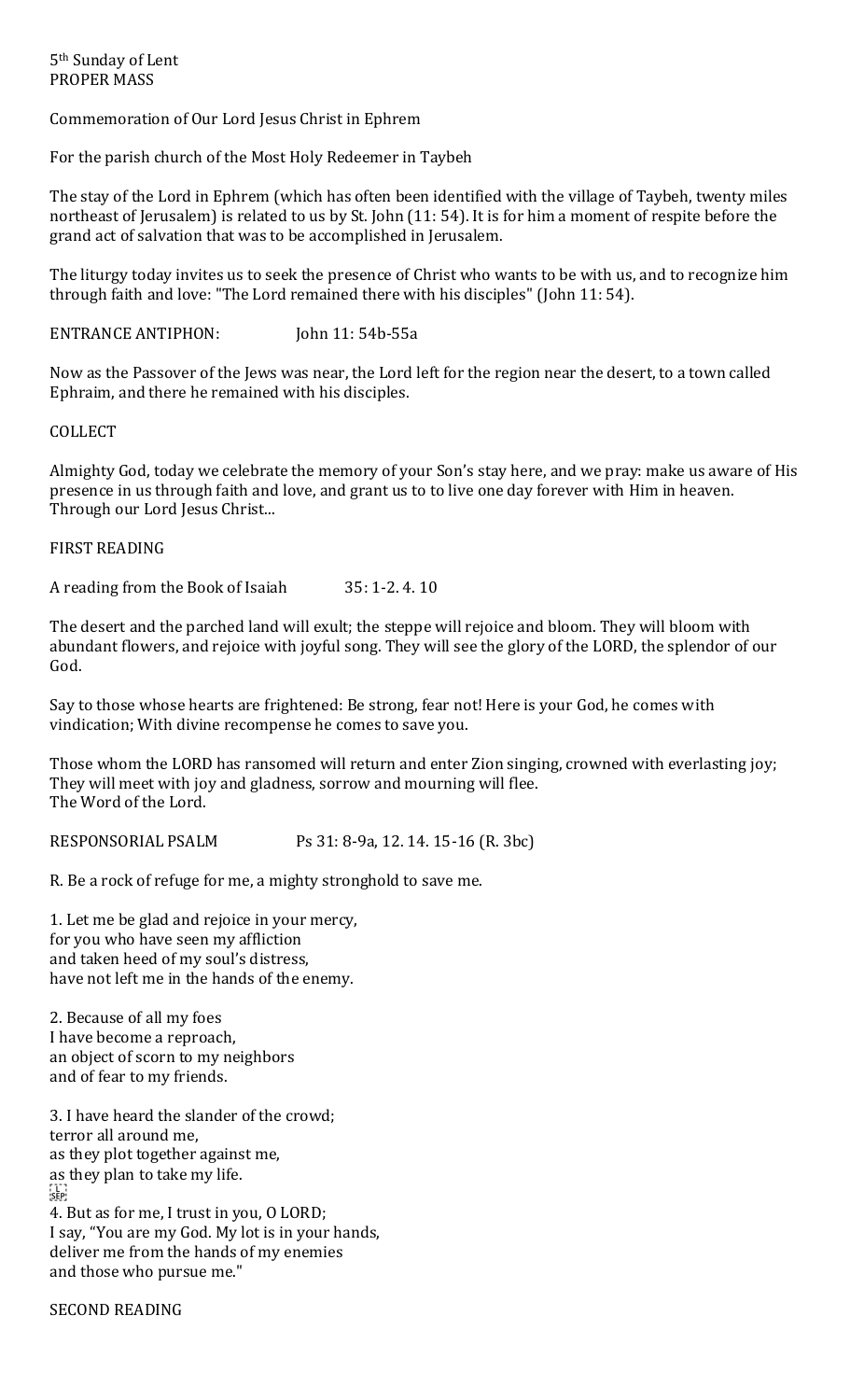What was from the beginning, what we have heard, what we have seen with our eyes, what we looked upon and touched with our hands concerns the Word of life, for the life was made visible; we have seen it and testify to it and proclaim to you the eternal life that was with the Father and was made visible to us, what we have seen and heard we proclaim now to you, so that you too may have fellowship with us; for our fellowship is with the Father and with his Son, Jesus Christ. We are writing this so that our joy may be complete. Now this is the message that we have heard from him and proclaim to you: God is light, and in him there is no darkness at all.

GOSPEL ACCLAMATION Luke 22: 28-29a

R. Alleluia. Alleluia. It is you who have stood by me in my trials; and I confer a kingdom on you, just as my Father has conferred one on me. R. Alleluia.

GOSPEL

A reading from the holy Gospel according to Saint John 11: 53-57

So from the day on that Jesus had resurrected Lazarus, the Jews planned to kill him. So Jesus no longer walked about in public among them, but he left for the region near the desert, to a town called Ephraim, 13 and there he remained with his disciples. Now the Passover of the Jews was near, and many went up from the country to Jerusalem before Passover to purify 14 themselves. They looked for Jesus and said to one another as they were in the temple area, "What do you think? That he will not come to the feast?" For the chief priests and the Pharisees had given orders that if anyone knew where he was, he should inform them, so that they might arrest him.

The Gospel of the Lord.

# PRAYER OVER THE OFFERINGS

Lord, we offer you the sacrifice of salvation and we beseech you: grant us to follow in the footsteps of your Son and always remain in his love.

We ask this through our Lord Jesus Christ...

# PREFACE

It is truly right and just, our duty and our salvation, always and everywhere to give you thanks, Lord, holy Father, almighty and eternal God.

Your love for the world is so big that you have sent us a saviour, you wanted him to be like men in all things except sin, in order to love in us what you loved in him: we had broken thy covenant, we found it again in the obedience of your Son.

Therefore, Lord, with the angels and all the saints, we proclaim your glory, singing:

Holy, Holy, Holy Lord God of hosts…

COMMUNION ANTIPHON Rev 2: 7

To the victor I will give the right to eat from the tree of life that is in the garden of God.

## PRAYER AFTER COMMUNION

Lord through this Eucharist where we have had communion, give us the strength to walk according to our Christian vocation and do that one day ceasing to be pilgrims on earth, we may reach our true home and join into the beatitudes of heaven.

We ask this through our Lord Jesus Christ...

Other readings to choose from:

\_\_\_\_\_\_\_\_\_\_\_\_\_\_\_\_\_\_\_\_\_\_\_\_\_\_\_\_\_\_\_\_\_\_\_\_\_\_\_\_\_\_\_\_

FIRST READING

A reading from the Book of Genesis 28: 10-22